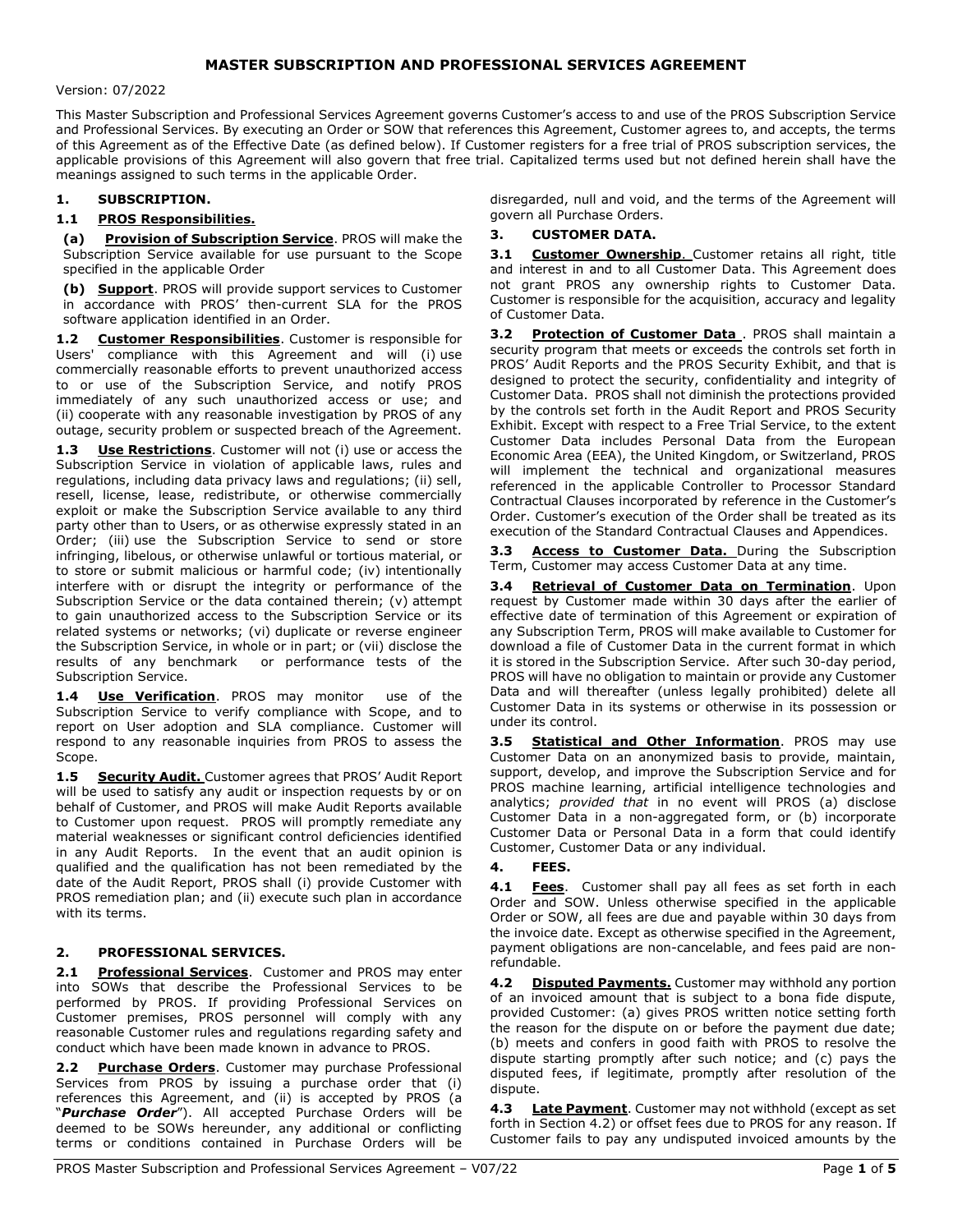due date, PROS may, without limiting its other rights and remedies, temporarily suspend access to the Subscription Service without liability until such amounts are paid in full. PROS will give Customer at least 30 days' prior notice that its account is overdue, in accordance with the "Notices" section below for billing-related notices, before suspending access.

4.4 Expenses. Customer will reimburse PROS for reasonable pre-approved travel expenses incurred by PROS while performing Professional Services. Expense will be charged on a pass-through basis (i.e. without markup or margin applied) and incurred consistent with any expense guidelines attached to the SOW. PROS will provide Customer with reasonably detailed invoices for such expenses.

4.5 Taxes. Fees invoiced pursuant to this Agreement do not include, and may not be reduced to account for, any Taxes. Customer is responsible for paying all Taxes imposed on the Subscription Service, Professional Services or any other services provided under this Agreement. PROS is responsible for paying all Taxes imposed on PROS' income, property, or employees. If PROS has a legal obligation to pay or collect Taxes for which Customer is responsible under this Agreement, the appropriate amount shall be computed based on Customer's address listed on the relevant Order or SOW, and invoiced to and paid by Customer, unless Customer provides PROS with a valid tax exemption certificate authorized by the appropriate taxing authority.

# 5. REPRESENTATIONS, WARRANTIES.

5.1 Authorization; Execution. Each Party hereby represents to the other that (a) it has full right, power and authority to enter into this Agreement and to perform all of its obligations hereunder; (b) this Agreement constitutes its valid and binding obligation, enforceable against it in accordance with its terms; and (c) its execution, delivery and performance of this Agreement will not result in a breach of any material agreement or understanding to which it is a party.

5.2 Compliance with Laws. PROS will comply with the laws and government regulations applicable to PROS as a provider of software as a service to its customers generally (without regard to the Customer's particular use of the Subscription Service).

5.3 Subscription Service. PROS warrants that during the Subscription Term, the Subscription Service will conform in all material respects to the functional specifications set forth in the Documentation. Customer's sole and exclusive remedy will be the deployment of a corrected version of the PROS software application that is the object of the Subscription Service, or provision of a workaround, provided however if PROS fails to provide such remedy after using commercially reasonable efforts, Customer may exercise its rights herein for breach of contract, including, but not limited to, termination pursuant to Section 10.2.

5.4 Professional Services. PROS warrants that all Professional Services will be performed in a professional and workmanlike manner consistent with generally accepted industry standards. Customer shall notify PROS of any breach of such warranty within 90 days of the completion of all Professional Services under the applicable SOW. Customer's sole and exclusive remedy will be for PROS to promptly re-perform deficient Professional Services at no additional charge to Customer, provided however that if PROS fails to provide such remedy after using commercially reasonable efforts, Customer may exercise its rights provided herein for breach of contract, including, but not limited to, termination pursuant to Section 10.2.

5.5 Warranty Disclaimers. THE WARRANTIES EXPRESSLY SET FORTH IN THIS SECTION 5 ARE THE SOLE AND EXCLUSIVE WARRANTIES GIVEN BY PROS AND, TO THE EXTENT PERMITTED BY APPLICABLE LAW, PROS MAKES NO OTHER WARRANTIES, EXPRESS, IMPLIED OR STATUTORY, AND EXPRESSLY DISCLAIMS ANY IMPLIED WARRANTIES OF MERCHANTABILITY, FITNESS FOR A PARTICULAR PURPOSE AND NON- INFRINGEMENT. PROS DOES NOT WARRANT THAT THE SUBSCRIPTION SERVICE WILL BE ERROR FREE OR UNINTERRUPTED.

# 6. INDEMNIFICATION.

6.1 PROS Indemnification. PROS will indemnify and hold Customer harmless from Losses resulting from any claims brought by unaffiliated third parties against Customer and its Affiliates alleging that use of the Subscription Service as permitted herein infringes any intellectual property rights of any third party.

6.2 Customer Indemnification. Customer will indemnify and hold PROS harmless from Losses resulting from any claims brought by unaffiliated third parties against PROS and its Affiliates related to Customer Data.

Conditions Precedent. Each Party's obligations under Sections 6.1 and 6.2 are expressly conditioned on the Party subject to a claim (a) providing prompt notice of the claim (provided that the indemnifying party shall only be excused from its obligations under this Section 6 if it was prejudiced by the failure of the other party to give such prompt notice); (b) giving sole control of the defense and settlement of the claim to the other Party; (c) reasonably cooperating with the Party in charge of the defense; and (d) not having compromised or settled such claim in any way or having made any admissions with respect to such claim without the defending Party's prior written consent.

6.4 Remedies. Should the Subscription Service become (or in the opinion of PROS, be likely to become) the subject of a claim of infringement of any third party's intellectual property rights, PROS may at its option and at no cost to Customer (a) procure for Customer the right to continue to use the Subscription Service; (b) replace or modify the Subscription Service to make it non-infringing and functionally equivalent; or, only if neither of the foregoing remedies can be provided under commercially reasonable terms, (c) terminate the Subscription Service and refund to Customer any pre-paid Subscription Service fees prorated to the remainder of the pre-paid term.

**6.5 Exceptions.** PROS will have no liability for any claim or Losses to the extent arising from (a) use of the Subscription Service in combination with any software, hardware, network or system not supplied by PROS where the claim relates to such combination; (b) Customer Data; (c) any modification or alteration of the Subscription Service (other than by PROS or its subcontractors); (d) Customer continuing any infringing activity after being notified of the alleged infringement in accordance with Section 11.6, Notices; or € use of the Subscription Service not in accordance with the Documentation.

6.6 No Additional Liability. THIS SECTION 6 STATES EACH PARTY'S ENTIRE LIABILITY WITH RESPECT TO THIRD PARTY CLAIMS DESCRIBED IN SECTIONS 6.1 AND 6.2.

# 7. LIMITATION OF LIABILITY.

7.1 **LIMITATION OF LIABILITY. THE MAXIMUM AGGREGATE** LIABILITY OF EITHER PARTY TOGETHER WITH ITS RESPECTIVE AFFILIATES' ARISING OUT OF OR RELATED TO THIS AGREEMENT (WHETHER IN CONTRACT, TORT OR OTHERWISE), OTHER THAN PAYMENT OBLIGATIONS HEREUNDER, WILL NOT EXCEED THE FEES PAID UNDER THE ORDER OR SOW IN CONNECTION WITH WHICH LIABILITY ARISES DURING THE TWELVE-MONTH PERIOD IMMEDIATELY PRECEDING THE INCIDENT GIVING RISE TO LIABILITY.

IN CASE OF (I) UNAUTHORIZED USE OR DISCLOSURE OF CONFIDENTIAL INFORMATION, OR (II) EITHER PARTY'S BREACH OF ITS DATA PROTECTION OBLIGATIONS; OR (III) PROS' BREACH OF ITS SECURITY OBLIGATIONS THAT RESULT IN AN UNAUTHORIZED DISCLOSURE OF PERSONAL DATA, THE MAXIMUM AGGREGATE LIABILITY OF EITHER PARTY TOGETHER WITH ITS RESPECTIVE AFFILIATES' WILL NOT EXCEED THE HIGHER OF (1) US\$1,000,000, AND (2) 300% OF THE FEES PAID UNDER THE ORDER OR SOW IN CONNECTION WITH WHICH LIABILITY ARISES DURING THE TWELVE-MONTH PERIOD PRECEDING THE INCIDENT GIVING RISE TO LIABILITY.

7.2 EXCLUSIONS. NEITHER PARTY SHALL HAVE ANY LIABILITY ARISING OUT OF OR RELATED TO THIS AGREEMENT OR OTHERWISE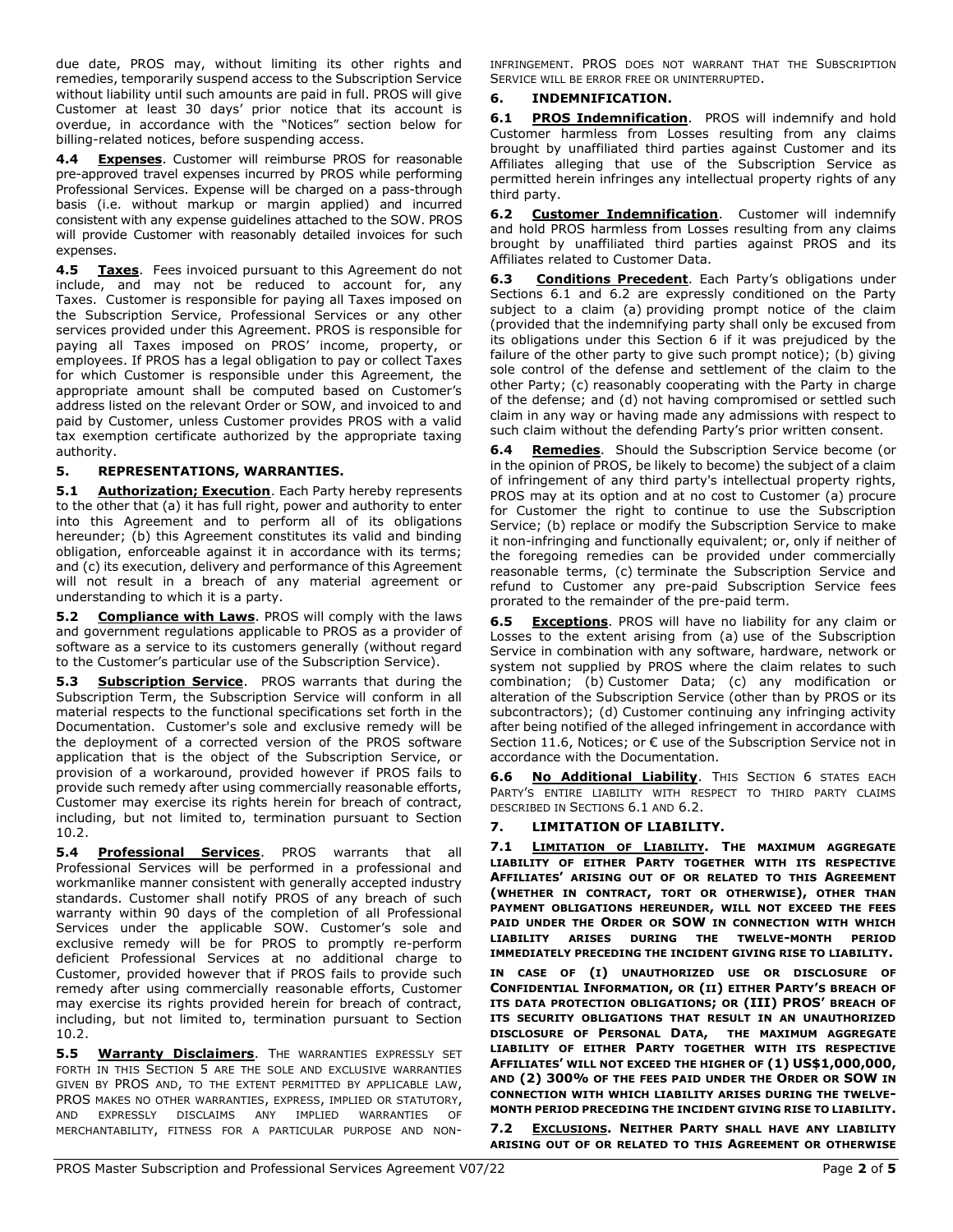UNDER ANY THEORY, INCLUDING CONTRACT AND TORT, FOR ANY LOSS OF PROFITS, COST OF COVER, INDIRECT, SPECIAL OR INCIDENTAL, CONSEQUENTIAL, EXEMPLARY, OR PUNITIVE DAMAGES, INCLUDING (BUT NOT LIMITED TO) DAMAGES FOR LOSS OF USE, LOSS OF GOODWILL OR LOSS OF BUSINESS, EVEN IF SUCH PARTY HAS BEEN ADVISED OF THE POSSIBILITY OF SUCH DAMAGES.

### 7.3 UNLIMITED LIABILITY.

THE LIMITATIONS AND EXCLUSIONS SET FORTH IN SECTIONS 7.1 AND 7.2 WILL NOT APPLY TO EITHER PARTY'S LIABILITY FOR DAMAGES RESULTING FROM:

- (A) DEATH OR PERSONAL INJURY CAUSED BY EITHER PARTY'S NEGLIGENCE;
- (B) FRAUD OR FRAUDULENT MISREPRESENTATION;
- (C) LOSSES UNDER SECTION 6.1 AND SECTION 6.2;
- (D) WILLFUL MISCONDUCT OR GROSS NEGLIGENCE;
- (E) BREACH OF THE OBLIGATION IMPLIED BY SECTION 12, SALE OF GOODS ACT 1893 (AS AMENDED BY THE SALE OF GOODS AND SUPPLY OF SERVICES ACT 1980); OR
- (F) ANY LIABILITY THAT CANNOT BE EXCLUDED BY APPLICABLE LAW.

### 8. PROPRIETARY RIGHTS.

8.1 PROS Ownership. PROS retains all right, title, and interest in and to the Subscription Service, Operational Data, Documentation and Professional Services, including all copies and derivative works thereof (by whomever produced), and all related intellectual property rights inherent therein. If Customer purchases Professional Services, PROS grants Customer a worldwide, non-exclusive, non-sublicensable, non-transferable license to use the Professional Services solely for Customer's use with the Subscription Service. Except for the rights as expressly granted herein, Customer will not acquire any rights by implication, estoppel or otherwise. Customer will not delete or in any manner alter the copyright, trademark, and other proprietary notices of PROS.

8.2 Feedback. If Customer decides to provide Feedback, which it may do in its sole discretion, PROS will have a royalty-free, worldwide, transferable, sub-licensable, irrevocable, perpetual license to use or incorporate any such Feedback into its products and services. PROS shall have no obligation to use Feedback, and Customer shall have no obligation to provide Feedback.

## 9. CONFIDENTIALITY.

9.1 Use of Confidential Information. Receiving Party will use Confidential Information solely in performance of this Agreement and will not disclose any Confidential Information other than as permitted or required for discharging its obligations under this Agreement, except with Disclosing Party's prior written permission. Receiving Party will protect the confidentiality of Confidential Information by exercising the same degree of care with which it protects its own information of a similar nature, but no less than a reasonable degree of care, and will limit the use of, and access to, Confidential Information to those individuals whose use or access is necessary in order to perform under this Agreement. Either Party may disclose Confidential Information on a need to know basis to its Affiliates, contractors and service providers bound by confidentiality obligations at least as restrictive as those in this section.

**Exclusions**. Confidential Information will not be deemed confidential, and Receiving Party will have no obligation with respect to such information, where the information: (i) was known to Receiving Party prior to receiving any Confidential Information from Disclosing Party as evidenced by written documentation; (ii) is or becomes publicly known through no wrongful act or omission of Receiving Party; (iii) was received by Receiving Party without breach of this Agreement from a third party without restriction as to the use and disclosure of the information; or (iv) was dependently developed by the Receiving Party without the use of or reference to any portion of the Confidential Information or violation of this Agreement. Receiving

Party may also disclose Confidential Information if, in the opinion of Receiving Party's counsel, disclosure is required by governmental order, decree, regulation, or rule; provided, however, that Receiving Party will provide prompt written notice of any such obligation, and reasonable assistance to Disclosing Party prior to disclosure of any Confidential Information to allow Disclosing Party to seek an appropriate protective order or other equitable relief.

9.3 Return of Confidential Information. Notwithstanding anything to the contrary in this Agreement relating to the return of Confidential Information, Receiving Party shall be entitled to retain (i) one secure copy for legal archival purposes to evidence its compliance with the terms of this Agreement, and (ii) copies of electronically exchanged Confidential Information held in backup systems in accordance with its routine information technology backup process; provided that, in each case, such retained Confidential Information remains subject to the confidentiality obligations set forth herein.

### 10. TERM AND TERMINATION.

10.1 Term. This Agreement commences on the Effective Date and continues until all Orders and SOWs have expired or otherwise been terminated. The Subscription Term for each Subscription Service is specified in the applicable Order.

10.2 Termination for Cause. Either Party may terminate an individual Order or SOW if the other Party (i) fails to perform any of its material obligations thereunder, and (ii) fails to cure such breach within 30 days after written notice from the non-breaching Party (or if such breach cannot be corrected through the exercise of reasonable diligence within such 30-day period, if the breaching Party does not commence to correct such failure within such 30-day period and thereafter diligently prosecute same to completion). Such written notice shall specify in detail the alleged material breach.

Professional Services are separately ordered from the Subscription Service and are not required for use of the Subscription Service.

For the avoidance of doubt, any Order or SOW issued hereunder and not terminated pursuant to this Section 10.2 shall remain in full force and shall continue for the term stated therein (unless otherwise terminated in accordance with this Agreement).

10.3 **Immediate Termination**. Either Party may immediately terminate this Agreement (or at such Party's option, the individual Orders or SOWs), by giving written notice of such termination to the other Party on the occurrence of the following events: (i) the other Party becomes the subject of a voluntary or involuntary petition in bankruptcy or any petition for similar relief; (ii) the appointment of a receiver or liquidator for the other Party's property; (iii) an assignment by the other Party for the benefit of its creditors or the acknowledgment by the other Party that it is unable to meet its obligations on the maturity thereof; or (iv) the other Party ceases to conduct business in the normal course.

10.4 **Effect of Expiration or Termination**. Upon termination or expiration of an Order, all Subscription Service(s) granted thereunder will terminate immediately.

If an Order is terminated by Customer as a result of an uncured material breach by PROS, PROS will refund to Customer any prepaid Subscription Service fees for the period after the effective date of termination.

10.5 Termination Assistance Professional Services. Except where the Subscription Service is terminated by PROS for cause attributable to Customer, PROS will make available to Customer, during any applicable notice period and for a reasonable period of time after the expiration or termination of the Subscription Service, such termination assistance Professional Services as may be reasonably requested by Customer to facilitate the orderly transition of PROS responsibilities hereunder to Customer or its designee. Such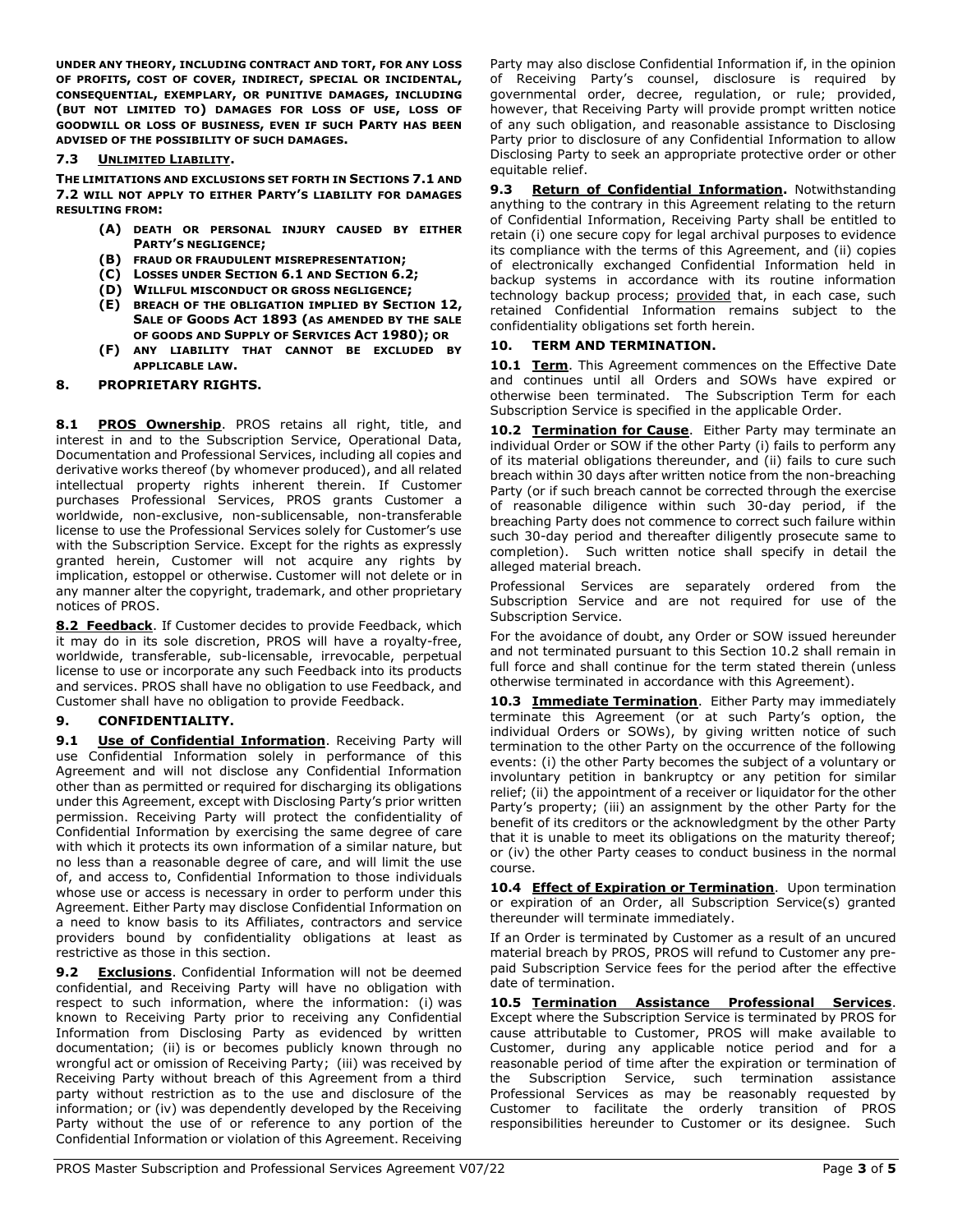Professional Services will be provided pursuant to an SOW under then-current fees for similar Professional Services.

10.6 **Survival**. Except to the extent expressly provided to the contrary herein, the obligation of Customer to pay in full any outstanding fees and other monies due and Sections 1.3, 4, 5.5, and 6 to 12 inclusive will survive the termination or expiration of the Agreement.

# 11. GENERAL.

11.1 Export Control Laws. The Subscription Service, the Professional Services and associated technical data are subject to U.S. export control laws and regulations and may be subject to export or import laws and regulations in other countries. PROS authorizes use of the Subscription Service, Professional Services and associated technical data only with third party software and hardware obtained and used in compliance with export control laws and regulations. Each Party represents that it is not named on the U.S. Department of Treasury, Office of Foreign Asset Controls list of Specially Designated Nationals and Blocked Persons or on any other U.S. Government lists of denied or sanctioned parties. Each Party shall comply with applicable export control laws and regulations in providing and using the Subscription Service and Professional Services. Without limiting the foregoing, Customer will not permit Users to access and use the Subscription Service and Professional Services if they are: (i) located in a country that is subject to a U.S. government embargo; (ii) listed on any U.S. government list of prohibited or restricted parties; or (iii) otherwise in violation of any U.S. export law or regulation.

11.2 Governing Law; Venue. This Agreement will be exclusively governed and construed in accordance with the laws of the state of New York without regard to the conflicts of law principles. The Parties agree that the state and federal courts located in the Southern District of New York will have exclusive jurisdiction to adjudicate any dispute arising out of or relating to this Agreement, and each Party consents to such exclusive jurisdiction. Each Party also hereby waives any right to jury trial in connection with any action or litigation in any way arising out of or related to this Agreement. The United Nations Convention on Contracts for the International Sale of Goods (UNCISG) and the Uniform Computer Information Transactions Act (UCITA) are specifically disclaimed in their entirety.

11.3 Free Trial. If Customer uses a Free Trial Service, PROS will make such Free Trial Service available to Customer on a trial basis, free of charge, until the earlier of (a) the end of the free trial period for which Customer agreed to use such Free Trial Service, (b) the start date of any Subscription Service purchased by Customer for the same service, or (c) termination of the Free Trial Service by PROS in its sole discretion. Additional trial terms and conditions may appear on the trial registration web page. Any such additional terms and conditions are incorporated into this Agreement by reference and are legally binding.

Free Trial Services are provided for evaluation purposes and not for production use. Customer shall have sole responsibility and PROS assumes no liability for any Customer Data that Customer may choose to upload on the Free Trial Services.

NOTWITHSTANDING SECTION 5 AND 6 ABOVE, FREE TRIAL SERVICES ARE PROVIDED "AS IS" WITH NO EXPRESS OR IMPLIED WARRANTY AND PROS SHALL HAVE NO INDEMNIFICATION OBLIGATIONS, NOR ANY LIABILITY OF ANY TYPE WITH RESPECT TO A FREE TRIAL SERVICE, UNLESS SUCH EXCLUSION OF LIABILITY IS UNENFORCEABLE UNDER APPLICABLE LAW IN WHICH CASE, PROS TOTAL AGGREGATE LIABILITY ARISING OUT OF OR RELATING TO A FREE TRIAL SERVICE IS US\$1,000. NOTWITHSTANDING ANYTHING TO THE CONTRARY IN SECTION 7 ABOVE, CUSTOMER SHALL BE FULLY LIABLE FOR ANY DAMAGES ARISING OUT OF ITS USE OF A FREE TRIAL SERVICE. ANY CUSTOMER DATA AND CONFIGURATIONS ENTERED INTO CUSTOMER'S FREE TRIAL SERVICE ACCOUNT MAY BE PERMANENTLY LOST UPON TERMINATION OF THE FREE TRIAL SERVICE.

11.4 Injunctive Relief. The Parties agree that a breach of Sections 1.3 or 9 would result in irreparable and continuing damage for which there will be no adequate remedy at law, and

each Party will be entitled to injunctive relief without the need for posting bond and/or a decree for specific performance, and such other relief as may be proper.

11.5 Force Majeure. Neither Party will be liable where performance of its obligations hereunder (other than for payment obligations) is rendered impossible by reasons beyond that Party's reasonable control and occurring without that Party's fault or negligence, (a "Force Majeure Event"). Dates by which performance obligations are scheduled to be met will be extended for a period equal to the time lost due to any delay so caused. If a delay caused by a Force Majeure Event continues for more than 90 days, either Party may terminate this Agreement by providing 30 days' notice to the other Party.

11.6 Notices. Unless expressly stated otherwise, all notices under this Agreement shall be in writing and deemed given upon: (i) personal delivery; or (ii) the date shown on the confirmation of delivery. System notifications and information from PROS relating to the operation, hosting or support of the Subscription Service can also be provided within the Subscription Service or made available via the PROS Connect portal.

Billing-related notices to Customer will be addressed to the Invoicing Contact identified in the applicable Order. All other notices to **Customer** will be addressed to the Primary Contact identified in the applicable Order.

Notices to **PROS** will be addressed to either (i) legal@pros.com, with the subject matter "Formal Notice", or (ii) PROS, Inc., 3200 Kirby Drive, Suite 600, Houston, Texas 77098 USA, Attn: Legal Department.

Each Party may modify its recipient of notices by providing notice pursuant to this Agreement.

11.7 No Assignment. Neither Party may assign this Agreement, by operation of law or otherwise, in whole or in part, without the other Party's prior written consent (which will not be unreasonably withheld, conditioned or delayed). Subject to the foregoing, the Agreement will be binding on, inure to the benefit of, and enforceable by and against the Parties and their respective successors and permitted assigns.

11.8 Relationship of the Parties. This Agreement is not intended nor will be construed to confer upon or give to any party other than Customer and PROS any rights, remedies or other benefits. The Parties are independent contractors. Nothing in this Agreement is intended, or should be construed, to create a partnership, agency, joint venture or employment relationship between the Parties.

11.9 No Waiver. No waiver, implied or expressed, by either Party or any right or remedy for any breach by the other Party of any provision of this Agreement will be deemed or construed to be a waiver of any succeeding breach of such provision or as a waiver of the provision itself.

11.10 Headings. The headings in this Agreement are provided for convenience only and will not control the interpretation of this Agreement.

11.11 Severability. If any of the provisions of this Agreement are determined to be invalid, illegal, or unenforceable by a court of competent jurisdiction, such provisions will be severed from the Agreement, and the remaining provisions will remain in full force and effect.

11.12 Counterparts. This Agreement may be executed in two or more counterparts, each of which will be deemed an original for all purposes, and together will constitute one and the same document. Telecopy and electronic signatures will be relied upon as original signatures in all respects.

11.13 Complete Agreement. This Agreement constitutes the entire agreement between the Parties pertaining to the subject matter hereof and all other prior or contemporaneous agreements, understandings, representations, warranties, and writings are superseded hereby. An amendment to this